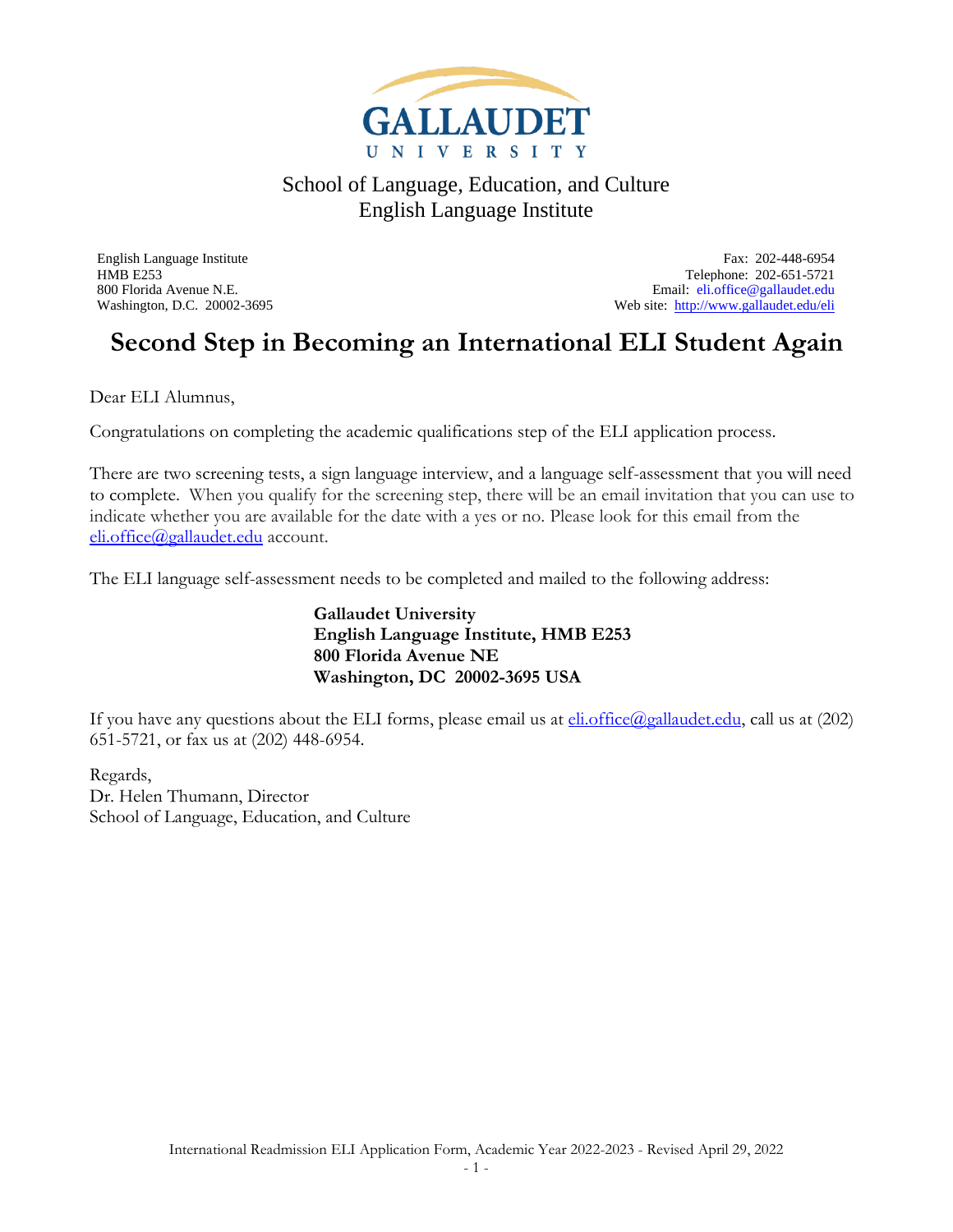

# **1. Tasks of the Screening Process**

You will need to indicate your availability for the date in the email invitation from **eli.office@gallaudet.edu** with a yes or a no for scheduling the screening tests and the sign language interview. You will need to dedicate at least two hours for a Zoom session. Zoom is a video chat app with a capability to share a computer screen with the viewer(s).

Gallaudet University is in USA's Eastern Standard Time (EST). Please keep in mind that when we have Daylight Savings (ET) during part of the spring, the entire summer, and part of the fall, we are an hour earlier than EST during these times. You can use a time zone converter website like <https://www.worldtimebuddy.com/> to help you figure out the date and time differences between us and your location.

The entire screening process is done via Zoom. During the Zoom session, please use a quiet, stable room where you can concentrate. Please use a computer, laptop or tablet, not a cell phone for Zoom. Please inform anyone in the room that they need to leave so that you can be alone for the session.

If you have already completed the screening tests and sign language interview, you do not need to schedule another Zoom session.. You would simply wait to get an email with your results in it.

Please complete the Language Self-Assessment beginning on the next page.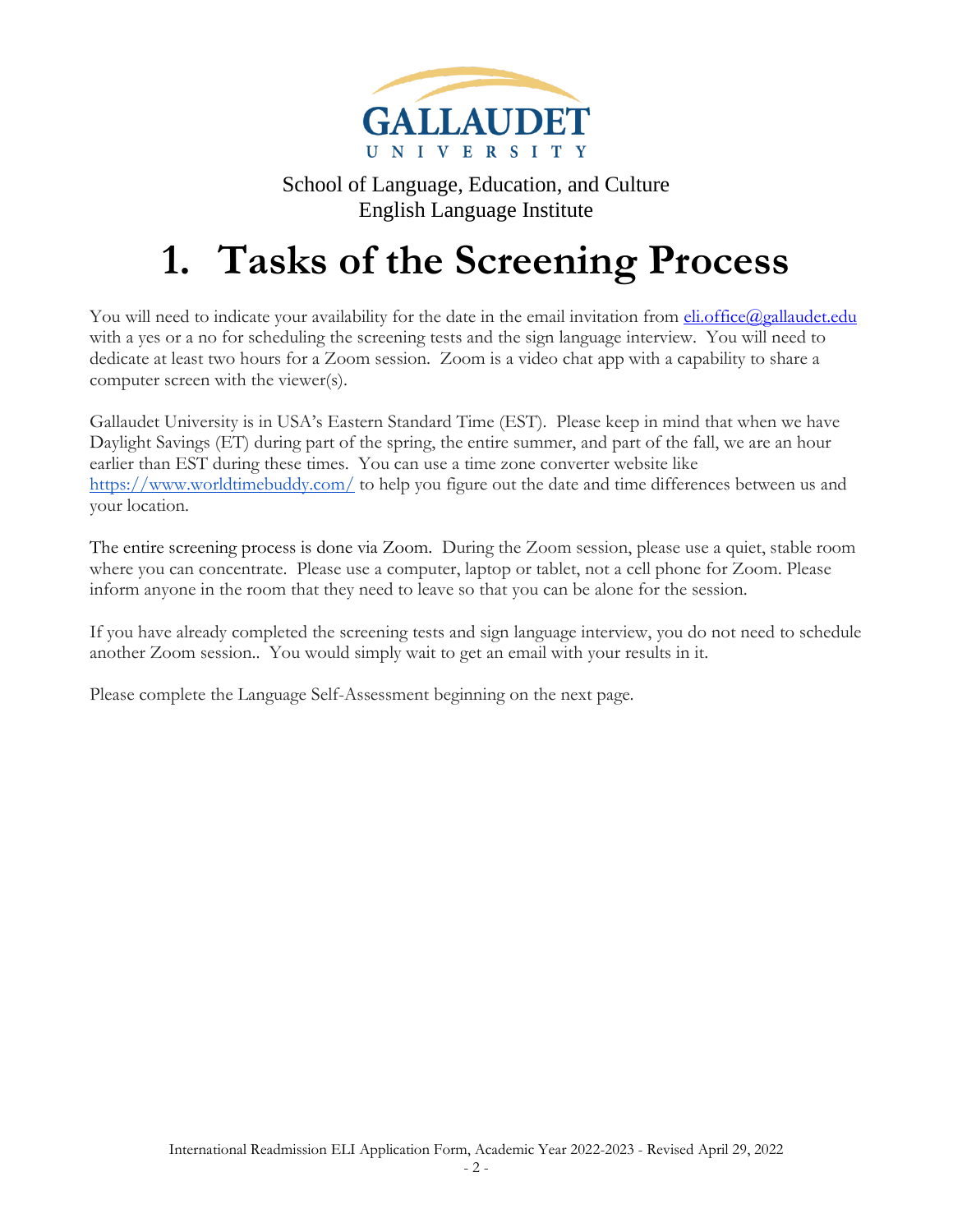

# **2. Language Self-Assessment**

#### Print ELI Alumnus Name:

**Directions:** Please mark the box that best matches your skill. If you were born deaf, became deaf later in life, have some residual hearing, or use a hearing aid, a cochlear implant, or some other assistive hearing device, please mark the box that reflects your best skill over the total of your lifetime. Hearing people will need to complete this survey as well.

Today's Date:  $\_\_\_\_\_\_\_\_\_\_\_\_\_\_\_\_\_\_\_$ MM/DD/YYYY

| Spoken/Written Language of your<br>Country: | <b>Proficiency Level:</b> |  |  |                                                                            |  |  |  |
|---------------------------------------------|---------------------------|--|--|----------------------------------------------------------------------------|--|--|--|
| Listening                                   |                           |  |  | $\Box$ None $\Box$ Basic $\Box$ Intermediate $\Box$ Advanced $\Box$ Fluent |  |  |  |
| Speaking                                    |                           |  |  | $\Box$ None $\Box$ Basic $\Box$ Intermediate $\Box$ Advanced $\Box$ Fluent |  |  |  |
| Reading                                     |                           |  |  | $\Box$ None $\Box$ Basic $\Box$ Intermediate $\Box$ Advanced $\Box$ Fluent |  |  |  |
| Writing                                     |                           |  |  | □ None □ Basic □ Intermediate □ Advanced □ Fluent                          |  |  |  |
| <b>Signed Language of your Country:</b>     |                           |  |  |                                                                            |  |  |  |
| <b>Understanding Signs</b>                  |                           |  |  | $\Box$ None $\Box$ Basic $\Box$ Intermediate $\Box$ Advanced $\Box$ Fluent |  |  |  |
| Communicating with Signs                    |                           |  |  | $\Box$ None $\Box$ Basic $\Box$ Intermediate $\Box$ Advanced $\Box$ Fluent |  |  |  |
| Spoken/Written English:                     |                           |  |  |                                                                            |  |  |  |
| Listening                                   |                           |  |  | □ None □ Basic □ Intermediate □ Advanced □ Fluent                          |  |  |  |
| Speaking                                    |                           |  |  | $\Box$ None $\Box$ Basic $\Box$ Intermediate $\Box$ Advanced $\Box$ Fluent |  |  |  |
| Reading                                     |                           |  |  | $\Box$ None $\Box$ Basic $\Box$ Intermediate $\Box$ Advanced $\Box$ Fluent |  |  |  |
| Writing                                     |                           |  |  | $\Box$ None $\Box$ Basic $\Box$ Intermediate $\Box$ Advanced $\Box$ Fluent |  |  |  |